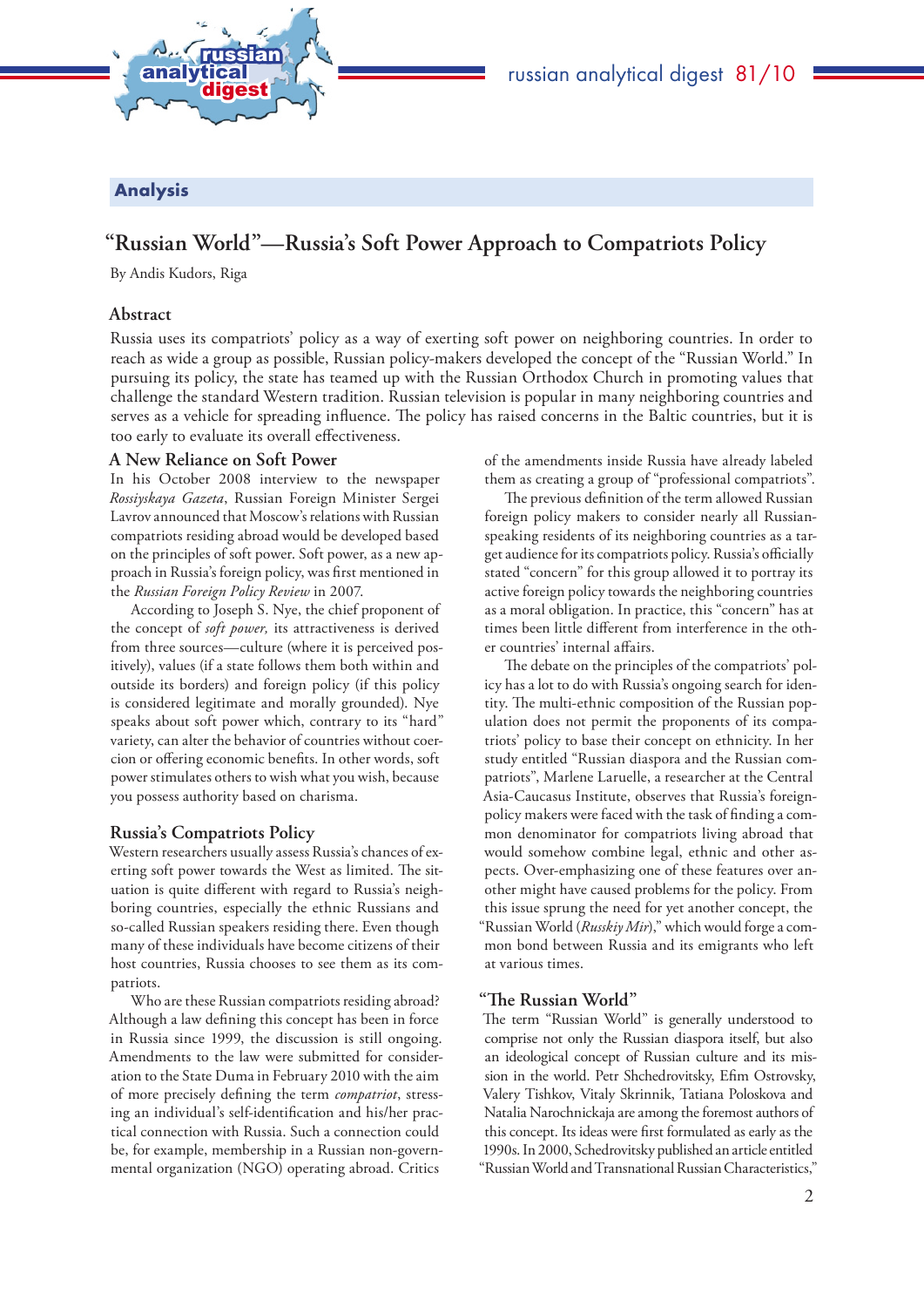in which he laid out the main ideas and objectives of the "Russian World" concept. Schedrovitsky identified the Russian language as one of its cornerstones. In doing so, he followed the ideas of the 18<sup>th</sup> century German philosopher Herder on the mutual correlation between the processes of language and thinking. Like Herder, Schedrovitsky believes that a culture may be understood and "learned" only through its carrier—language. He insists that those who *speak* Russian in their everyday life—also *think* Russian, and as a result—*act* Russian.

analytical<br>\_\_\_\_\_digest

russian

Initially, the concept of the "Russian World" was developed in parallel to, but independently of, the official Russian compatriots policy. Once Putin rose to power, this changed—the concept of the "Russian World" was henceforth promoted officially, too. Since belonging to a cultural-linguistic group is considered to be the main determinant of one's belonging to the "Russian World," its boundaries are not strictly delimited. This characteristic in turn allows Russian federal authorities to target their policy of "protecting compatriots' interests" at a broad group of foreign countries' citizens, flexibly adapting it to changing circumstances. Putin's speech at the October 2001 Congress of Compatriots Residing Abroad supported such an approach: "The term 'compatriot' is definitely not a legal category. [...] For, since the very beginning, the concept 'Russian World' has gone far beyond the geographical boundaries of Russia and even beyond Russian ethnic boundaries."

#### **Competition of Values**

As already mentioned, according to Nye's concept of soft power, its sources may include particular values which are broadly perceived as belonging to a country's identity, as well as its foreign policy. During Putin's first term as president, the Russian power elite started searching for common ideological denominators that could serve as tools for the integration of society. A message uniting Russians at home could theoretically also be used for strengthening ties between Russia and its compatriots abroad. This approach is based on the Russian power elite's conviction that Russian society needs a mobilizing idea. A topic that has risen to great popularity among Russian compatriots' NGOs lately is the idea that the USSR's victory in World War II is evidence of the state's might and the nation's muscle. Another preferred subject is the Russian Orthodox Church and its traditional cultural values as an alternative to the ideas of liberal democracy. The "Russian World" concept broadens the goals of the compatriots' policy by linking it to the transcendent mission of the Russian people to defend and disseminate concrete values.

In his 28 January 2008 interview to the Russia Today television network, Andranik Migranian, a foreign policy expert close to Russia's ruling elite, answered in the affirmative a journalist's question about whether the recently established Institute for Democracy and Cooperation, with offices in New York and Paris, was a Russian soft power project. Migranian, who heads the Institute's New York office, explained that its goal would not be to compete against Freedom House and similar organizations, but instead it was created to help the US understand Russia's position on human rights and democracy issues.

The founding of the Institute exemplifies a new tendency in Russia's approach to human rights and democracy matters. If previously official Russia, while criticizing the European Union for alleged double standards, routinely professed its adherence to universally accepted human rights norms, the new Institute's task is to initiate a discussion on the very universality of certain human rights tenets. In this discussion, the Russian power elite has the keen backing of the Russian Orthodox Church (ROC).

Metropolitan Kirill, before taking office as the spiritual leader of the ROC, addressed the 10th World Russian People's meeting on May 2006, and declared that a unique Russian civilization, consisting of Russia and the "Russian World," should oppose Western civilization in its assertion of the universality of the Western tradition. Patriarch Kirill's current activities and his statements in the context of "Russian World" indicate that under his leadership the Church will actively participate in further spreading the State's compatriots' policy.

From the point of view of its proponents, one of the advantages of involving the Russian Orthodox Church in the compatriots' policy is that it removes the program from the purely political realm, at least to a certain extent. While the traditionally close relationship between church leaders and the secular authorities in Russia cannot be negated, those in political office may arguably reduce the likelihood and fierceness of attacks against state activities by teaming up with the church in promoting the compatriots policy. Religious freedom, highly regarded in the West, offers some degree of legitimacy to the international activities of the Russian Orthodox Church.

#### **Instruments**

As regards the implementation of soft power, Nye mentions daily communication, strategic communication and cooperation with opinion leaders. Through the Kremlin's direct or indirect control of the country's major television networks, the Russian power elite controls the tools for maintaining a more or less uniform interpretation of